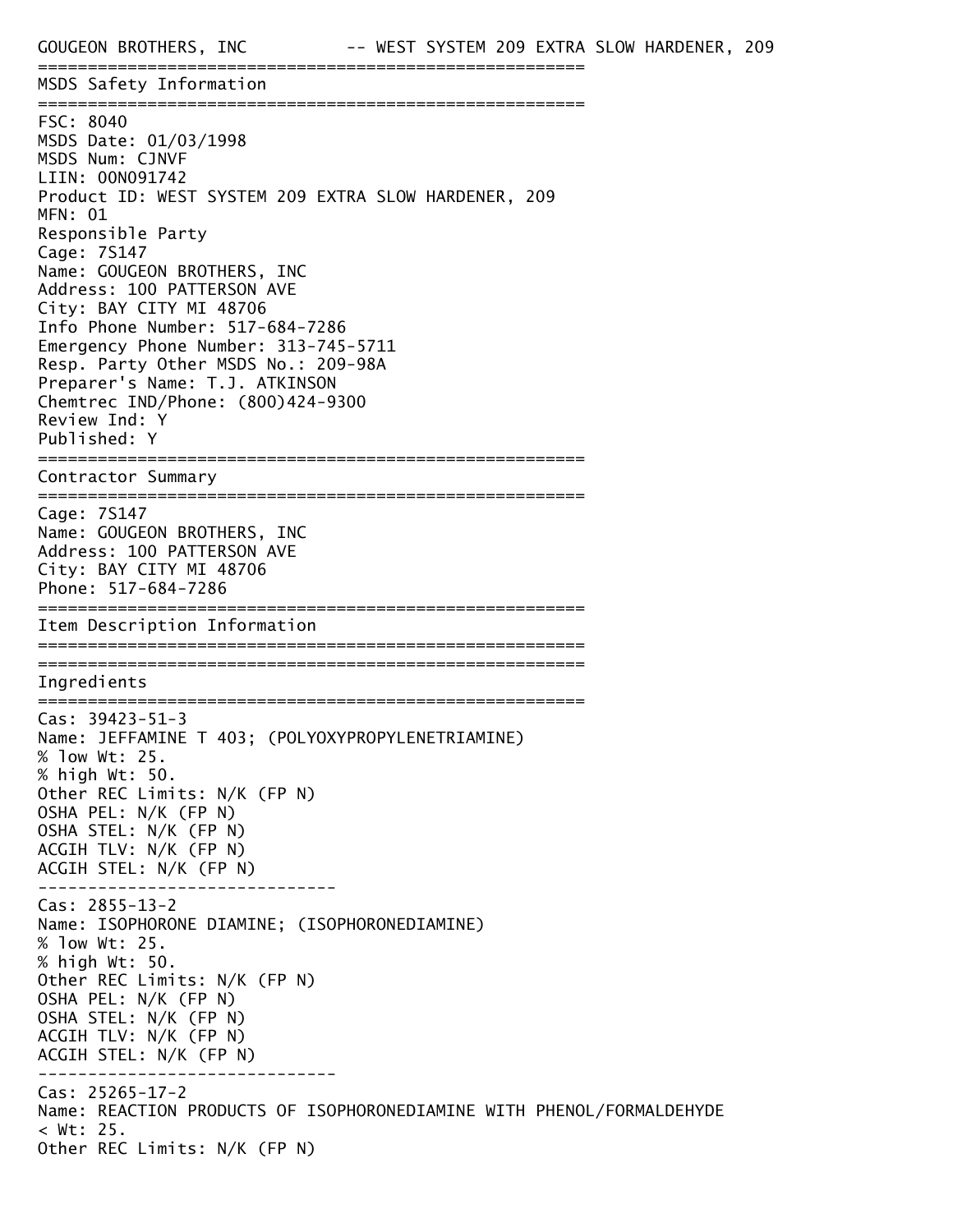OSHA PEL: N/K (FP N) OSHA STEL: N/K (FP N) ACGIH TLV: N/K (FP N) ACGIH STEL: N/K (FP N) ----------------------------- Cas: 108-95-2 RTECS #: SJ3325000 Name: HYDROXYBENZENE (PHENOL)  $< Wt$ : 6. Other REC Limits: N/K (FP N) OSHA PEL: 19 MG/M3;5 PPM OSHA STEL: N/K (FP N) ACGIH TLV: 19 MG/M3;5 PPM ACGIH STEL: N/K (FP N) EPA Rpt Qty: 1000 LBS DOT Rpt Qty: 1000 LBS ======================================================= Health Hazards Data ======================================================= Route Of Entry Inds - Inhalation: YES Skin: YES Ingestion: YES Carcinogenicity Inds - NTP: NO IARC: NO OSHA: NO Effects of Exposure: ACUTE: INHALATION: CAUSES RESPIRATORY TRACT IRRITATION. MAY CAUSE CHEST PAIN & COUGHING. SKIN: MODERATELY CORROSIVE. PROLONGED CONTACT MAY CAUSE SKIN DAMAGE W/BURNS & BLISTERING. WIDE SPREAD CONTACT M AY RESULT IN MATERIAL BEING ABSORBED IN HARMFUL AMOUNTS. EYE: SEVERE IRRITANT. MAY CAUSE PERMANENT EYE DAMAGE. INGESTION: MODERATELY TOXIC. CAUSES BURNING OF THE MOUTH & THROAT. MAY CAUSE BLEEDING OF THE GASTROINTESTINAL TRACT. CHRONIC: INHALATION: PROLONGED/REPEATED EXPOSURE MAY CAUSE LUNG DAMAGE. SKIN: MAY CAUSE PERSISTENT IRRITATION/DERMATITIS. REPEATED CONTACT MAY CAUSE ALLERGIC REACTION/SENSI TIZATION & POSSIBLE TISSUE DESTRUCTION. Signs And Symptions Of Overexposure: PERSISTENT IRRITATION, DERMATITIS, BURNS OR BLISTERING. SKIN SENSITIZATION. HEADACHE AND NAUSEA. REDNESS AND SWELLING OF THE EYE. Medical Cond Aggravated By Exposure: EXISTING SKIN AND RESPIRATORY CONDITIONS (ALLERGIES, DERMATITIS, ASTHMA, BRONCHITIS). First Aid: EYES: IMMEDIATELY FLUSH WITH WATER FOR AT LEAST 15 MINUTES. GET PROMPT MEDICAL ATTENTION. SKIN: REMOVE CONTAMINATED CLOTHING. IMMEDIATELY WASH SKIN WITH SOAP AND WATER. DO NOT APPLY GREASES OR OINTMEN TS. INHALATION: IF SYMPTONS OCCUR AS NOTED IN HEALTH HAZARDS SECTION, REMOVE TO FRESH AIR. GET MEDICAL ATTENTION IF SYMPTOMS PERSIST OR WORSEN. INGESTION: GIVE CONSCIOUS PERSON AT LEAST 2 GLASSES OF W ATER. DO NOT INDUCE VOMITING. IF VOMITING SHOULD OCCUR SPONTANEOUSLY, KEEP AIRWAY CLEAR. GET MEDICAL ATTENTION. ======================================================= Handling and Disposal ======================================================= Spill Release Procedures: STOP LEAK W/OUT ADDNL RISK. WEAR PROPER PERS PROT EQUIP. DIKE & CONTAIN SPILL. VENT AREA. LGE SPILL: DIKE & PUMP INTO APPROP CONTR FOR RECOVERY. SML SPILL: DILUTE W/WATER & RECOVER/USE INERT,

 NON-COMB UST ABSORB MATL (E.G., SAND) & SHOVEL INTO SUITABLE CONTR. DO NOT USE SAWDUST, WOOD CHIPS/OTHER CELLULOSIC MATLS TO ABSORB SPILL, AS COMBUST IS POSS. WASH SPILL RESIDUE W/WARM, SOAPY WATER IF NEC. Waste Disposal Methods: EVACUATION OF THIS PRODUCT USING RCRA CRITERA SHOWS THAT IT IS NOT A HAZARDOUS WASTE, EITHER BY LISTING OR CHARACTERISTICS, IN ITS PURCHASED FORM. IT IS THE RESPONSIBILITY OF THE USER TO DETERMINE PRO PER DISPOSAL METHODS. INCINERATION OR LANDFILL MAY BE PREFERRED METHODS WHEN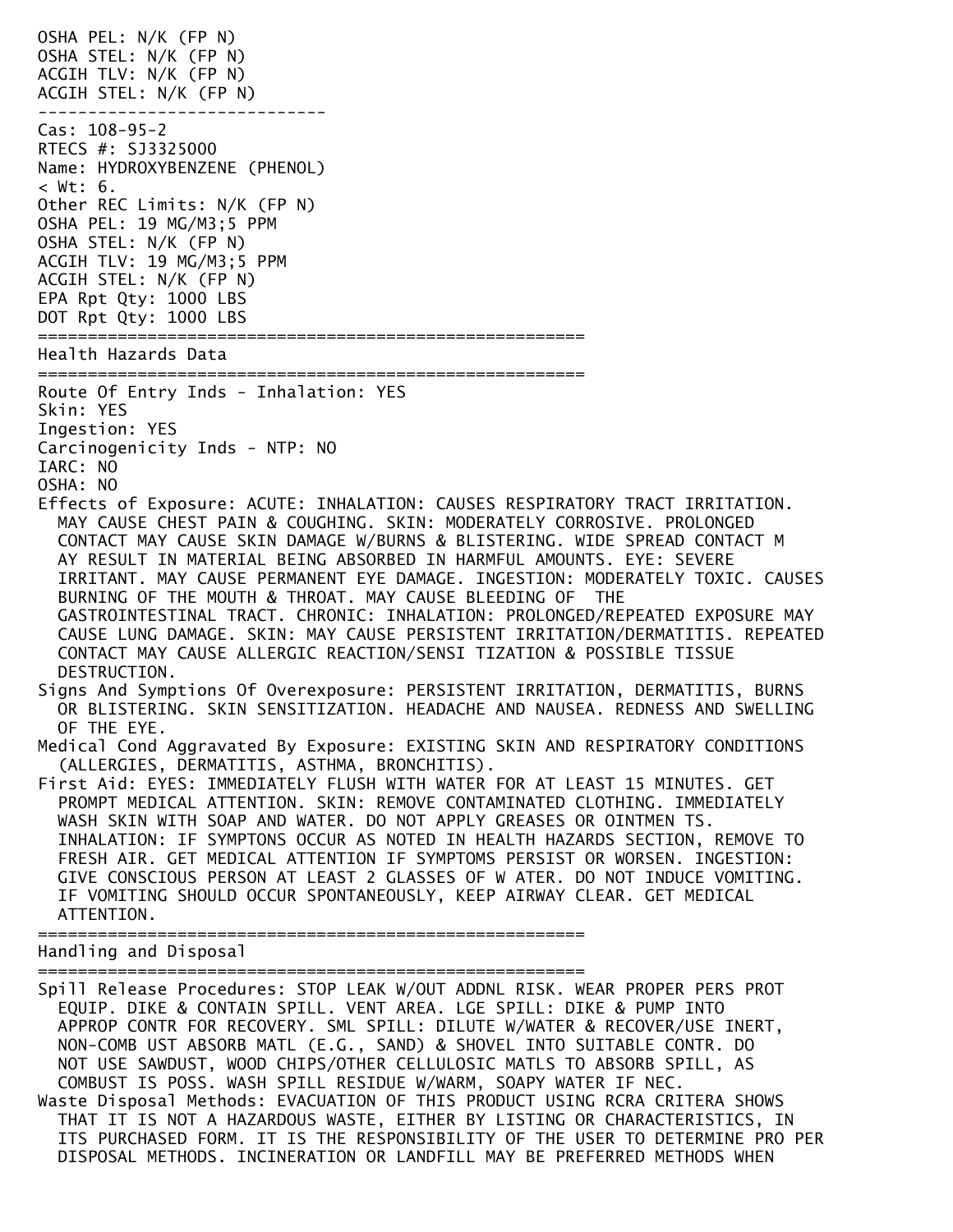CONDUCTED IN ACCORDANCE WITH FEDERAL, STATE AND LOCAL REGULATIONS. Handling And Storage Precautions: STORAGE TEMPERATURE: 40F (4C) TO 90F (32C). SHELF LIFE: TWO YEARS OR MORE IN THE ORIGINAL SEALED CONTAINER. MINIMUM FEASIBLE HANDLING TEMPERATURES SHOULD BE MAINTAINED. IF STORED ABOVE 100F, NITROGEN ATMOSPHERE IS RECOMMENDED. KEEP CONTAINERS TIGHTLY CLOSED. Other Precautions: USE ONLY WITH ADEQUATE VENTILATION. AVOID CONTACT WITH SKIN AND EYES. ======================================================= Fire and Explosion Hazard Information ======================================================= Flash Point Method: PMCC Flash Point: >93.3C, 200.F Extinguishing Media: WATER SPRAY, DRY CHEMICAL, ALCOHOL FOAM AND CARBON DIOXIDE  $(C0*2)$ . Fire Fighting Procedures: WEAR NIOSH APPROVED SCBA AND FULL PROTECTIVE EQUIPMENT (FP N). IF SPILL HAS IGNITED, USE WATER SPRAY TO DISPERSE VAPORS AND PROTECT PERSONNEL ATTEMPTING TO STOP LEAK. USE WATER TO COOL FIRE-EXPOSED CO NTAINERS. Unusual Fire/Explosion Hazard: WHEN MIXED WITH SAWDUST, WOOD CHIPS, OR OTHER CELLULOSIC MATERIAL, SPONTANEOUS COMBUSTION CAN OCCUR UNDER CERTAIN CONDITIONS. IF HARDENER IS SPILLED INTO OR MIXED WITH SAWDUST, HEAT IS GENERATED AS TH E AIR OXIDIZES THE AMINE. IF THE HEAT IS NOT DISSIPATED QUICKLY ENOUGH, IT CAN IGNITE THE SAWDUST. ======================================================= Control Measures ======================================================= Respiratory Protection: IN THE ABSENCE OF ADEQUATE VENTILATION CONTROLS, USE A NIOSH APPROVED AIR PURIFYING RESPIRATOR WITH AN ORGANIC VAPOR CARTRIDGE. Ventilation: GENERAL MECHANICAL OR LOCAL EXHAUST VENTILATION. Protective Gloves: LIQ-PROOF, CHEM RESIST GLOVES (NITRILE-BUTYL RUBB, BUTYL RUBB/NATURAL RUBB). Eye Protection: ANSI APPROVED CHEMICAL WORKERS GOGGLES AND FULL LENGTH FACESHIELD (FP N). Other Protective Equipment: EYEWASH AND DELUGE SHOWER MEETING ANSI DESIGN CRITERIA (FP N). WEAR FULL BODY-COVERING CLOTHING. Work Hygienic Practices: CONTACT LENS SHOULD NOT BE WORN WHEN WORKING WITH THIS MATERIAL. WASH THROUGHLY AFTER HANDLING. Supplemental Safety and Health: BULK DENSITY: 8.15 LBS/GAL. % VOLAT BY WT: EPA METH 24, AS DESCRIBED IN 40 CFR PART 60, WAS USED TO DETERMINE VOLAT MATTER CONTENT OF MIXED EPOXY RESIN & HARDENER. THIS METH STATES THAT TWO-COMPONENT COATING SYS SHOULD BE TESTED BY DETERMINING WT LOSS AFTER MIXING INDIVIDUAL COMPONENTS TOGETHER AT PROPER (ECOL INFO) ======================================================= Physical/Chemical Properties ======================================================= Boiling Point: >248.9C, 480.F Vapor Pres: <1 MMHG @ 20C Vapor Density: HVR/AIR Spec Gravity: 0.976 PH: 11.1 Viscosity: 160 CPS Solubility in Water: APPRECIABLE Appearance and Odor: YELLOW LIQUID WITH AMMONIA-LIKE ODOR. ======================================================= Reactivity Data ======================================================= Stability Indicator: YES Materials To Avoid: STRONG OXIDANTS AND ACIDS. Hazardous Decomposition Products: BURNING WILL PRODUCE TOXIC VAPORS. Hazardous Polymerization Indicator: NO =======================================================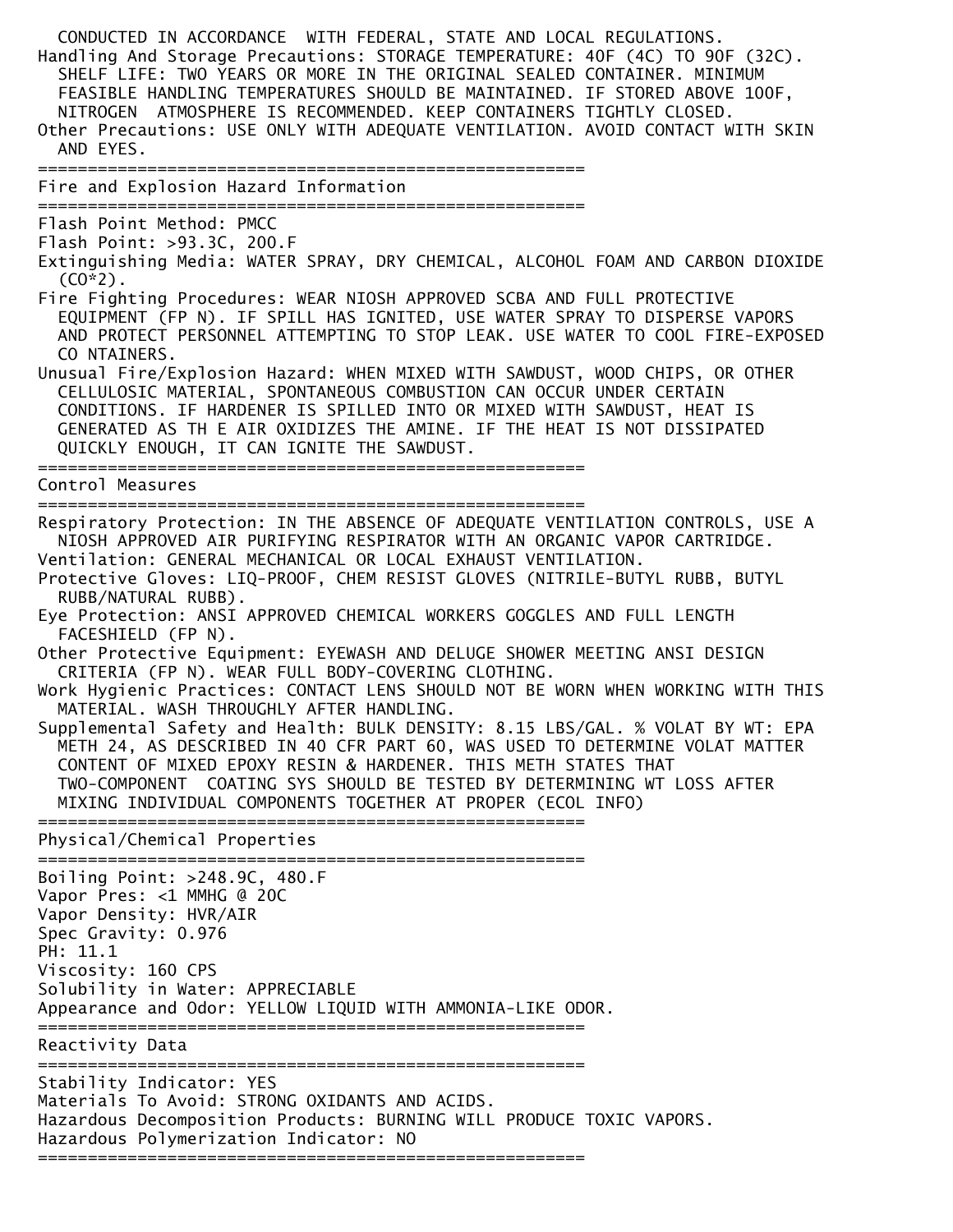Toxicological Information

=======================================================

Toxicological Information: ORAL: MODERATELY TOXIC. INHALATION: NO DATA. DERMAL: MODERATELY TOXIC.

=======================================================

Ecological Information =======================================================

Ecological: NO DATA.--SUPDAT: RATIO, DISSOLVING THEM IN AN APPROPRIATE SOLVENT, AND SUBJECTING THEM TO A TEMPERATURE OF 230F. 105 RESIN AND 209 HARDENER, MIXED TOGETHER AT 3:1 BY WEIGHT, HAS A DENSITY OF 1148 G/L (9.58 LBS/GAL). THE COMBINED VOC CONENT FOR 105/209 IS 88.2 G/L (0.74 LBS/GAL).

=======================================================

MSDS Transport Information

=======================================================

Transport Information: D.O.T. SHIPPING NAME: POLYAMINES, LIQUID, CORROSIVE, N.O.S. TECHNICAL SHIPPING NAME: POLYOXYPROPYLENETRIAMINE. D.O.T. HAZARD CLASS: CLASS 8. U.N./N.A. NUMBER: UN2735. PACKING GROUP: PG III. =======================================================

Regulatory Information

=======================================================

Sara Title III Information: THIS PRODUCT CONTAINS HYDROXYBENZENE (PHENOL) AND IS SUBJECT TO THE REPORTING REQUIREMENTS OF SECTION 313 OF TITLE III OF THE SUPERFUND AMENDMENTS AND REAUTHORIZATION ACT OF 1986 AND 40 CFR PART 372. Federal Regulatory Information: OSHA STATUS: CORROSIVE; SEVERE IRRITANT; POSSIBLE SENSITIZER. TSCA STATUS: ALL COMPONENTS ARE LISTED ON TSCA INVENTORY.

State Regulatory Information: THE FOLLOWING CHEMICALS ARE SPECIFICALLY LISTED BY INDIVIDUAL STATES; OTHER PRODUCTS SPECIFIC HEALTH AND SAFETY DATA IN OTHER SECTION OF THIS MSDS MAY ALSO BE APPLICABLE FOR STATE REQUIREMENTS. FOR DE TAILS ON YOUR REGULATORY REQUIREMENTS YOU SHOULD CONTACT THE APPROPRIATE AGENCY IN YOUR STATE. HYDROXYBENZENE (PHENOL), CAS # 108-95-2, CONCENTRATION < 6%, STATE CODE PA. PA = PENNSYLVANIA HAZARDOUS S UBSTANCE LIST. =======================================================

Other Information

=======================================================

=======================================================

=======================================================

HAZCOM Label

Product ID: WEST SYSTEM 209 EXTRA SLOW HARDENER, 209 Cage: 7S147 Company Name: GOUGEON BROTHERS, INC Street: 100 PATTERSON AVE City: BAY CITY MI Zipcode: 48706 Health Emergency Phone: 313-745-5711 Label Required IND: Y Date Of Label Review: 08/05/1999 Status Code: A Origination Code: F Chronic Hazard IND: Y Eye Protection IND: YES Skin Protection IND: YES Signal Word: DANGER Respiratory Protection IND: YES Health Hazard: Severe Contact Hazard: Severe Fire Hazard: Slight Reactivity Hazard: None Hazard And Precautions: CORROSIVE. ACUTE: INHALATION: CAUSES RESPIRATORY TRACT IRRITATION. MAY CAUSE CHEST PAIN & COUGHING. SKIN: MODERATELY CORROSIVE. PROLONGED CONTACT MAY CAUSE SKIN DAMAGE W/BURNS & BLISTERING. WIDE SPREA